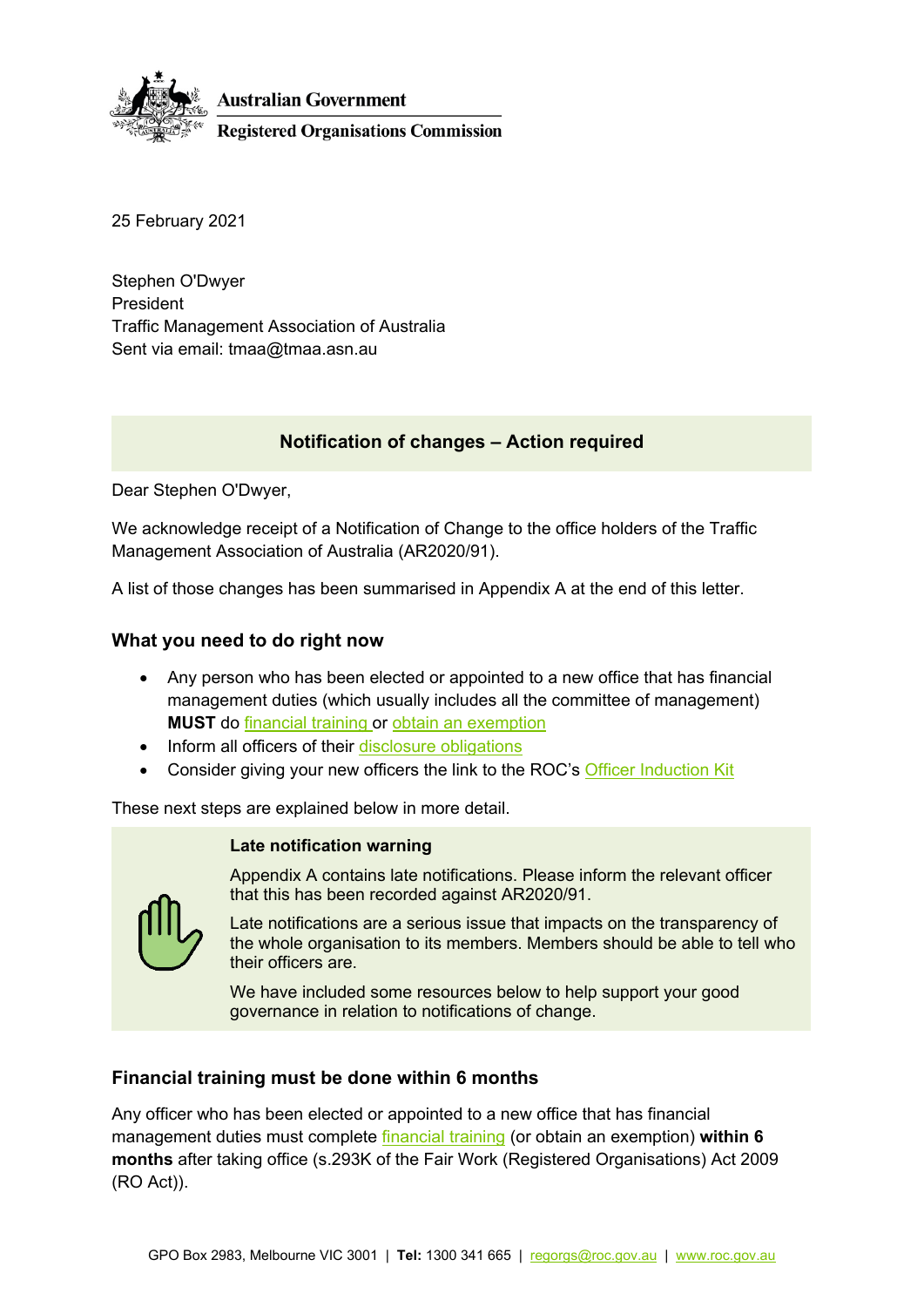The organisation is responsible for this requirement. You should arrange for the relevant officers to have training as soon as possible.

Good governance processes around financial training are highly recommended. These include:

- keeping a list of all offices that have financial management duties
- having a single person or officer responsible for overseeing the process
- collecting records of who has done training or obtained an exemption, including any certificates and exemption letters
- doing refresher courses for officers who have been re-elected to the same office (and are not required to do training under the RO Act)
- extending training to non-officers who are essential to your financial processes

## **Officer financial training audit**



An audit by the ROC into officer training found that organisations frequently misunderstood **which** officers are required to do training.

To help with this we have an [officer training online panel](https://www.roc.gov.au/education/information-workshops) with examples explaining what triggers the need to do training and how to identify the offices that require it.

Further information about training is provided in our [officer financial training](https://www.roc.gov.au/ArticleDocuments/429/fs025-officer-financial-training.pdf.aspx)  [fact sheet.](https://www.roc.gov.au/ArticleDocuments/429/fs025-officer-financial-training.pdf.aspx)

# **Help for new officers: Officer Induction Kit**

The ROC has created an [Officer Induction Kit](https://www.roc.gov.au/ArticleDocuments/429/gn006_officer_induction_kit.docx.aspx) to assist new officers. The Kit has resources that will help an officer to understand their general duties as an officer and their specific duties as an officer in your organisation. It also includes tools to guide an officer's understanding of compliance dates, disclosures and other reporting obligations.

Please direct your officers to the kit which is on the ROC's [officers and disclosures](https://www.roc.gov.au/tools-and-resources/officers-and-disclosures) page.

# **Disclosure obligations: what officers must do**

All officers are required to make disclosures regarding remuneration, non-cash benefits and material personal interests. Details are contained in the RO Act and are summarised in the ROC's [Disclosures Fact Sheet.](https://www.roc.gov.au/ArticleDocuments/429/fs005-required-officer-disclosures-under-ro-act-fact-sheet.pdf.aspx)

The organisation and officers are both responsible for meeting this obligation.

# **Time frames for notifications of change**

Notifications of change must be lodged within 35 days of the change occurring (r 151 Fair Work (Registered Organisations) Regulations 2009).

# **Resources to help you make your notifications of change**

Notifications of change are vitally important to maintain the transparency of an organisation to its members. They empower members to hold the organisation properly to account for its decisions.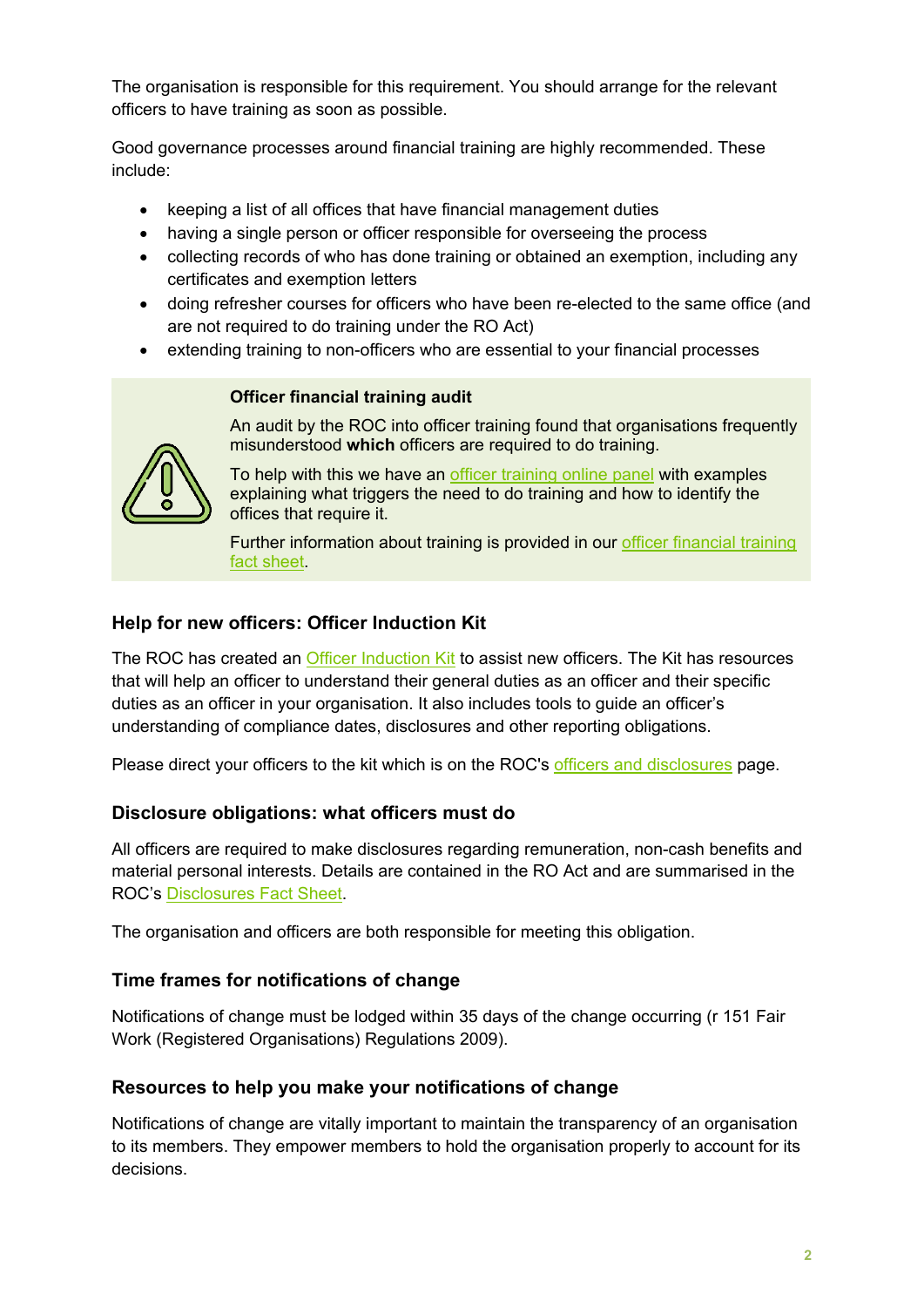To ensure that organisations get these notifications right we have created resources to help you understand the notification of change requirement and complete it quickly.

These resources include:

- [notification of change template](https://www.roc.gov.au/ArticleDocuments/428/tf006-org-annual-return-notification-of-changes-template-form.docx.aspx)
- a podcast that answers the question  $-\omega$  [who is an officer?](https://www.roc.gov.au/education/podcast/podcast-episodes/rocpod-episode-4)
- and a [fact sheet on notifications of change](https://www.roc.gov.au/ArticleDocuments/429/fs014-notification-of-changes-fact-sheet.pdf.aspx) that explains the requirement

### **eLearning module – notifications of change**



The ROC has launched an eLearning module to assist organisations in understanding when a notification of change is required.

The [eLearning module](https://www.roc.gov.au/scorm/launch.ashx?packageID=6) is available on our website.

It will take approximately 20 minutes and has a short quiz at the end to help you test your knowledge.

Please contact 1300 341 665 or [regorgs@roc.gov.au](mailto:regorgs@roc.gov.au) if you have any questions or would like to discuss this matter further.

Yours sincerely

**Registered Organisations Commission**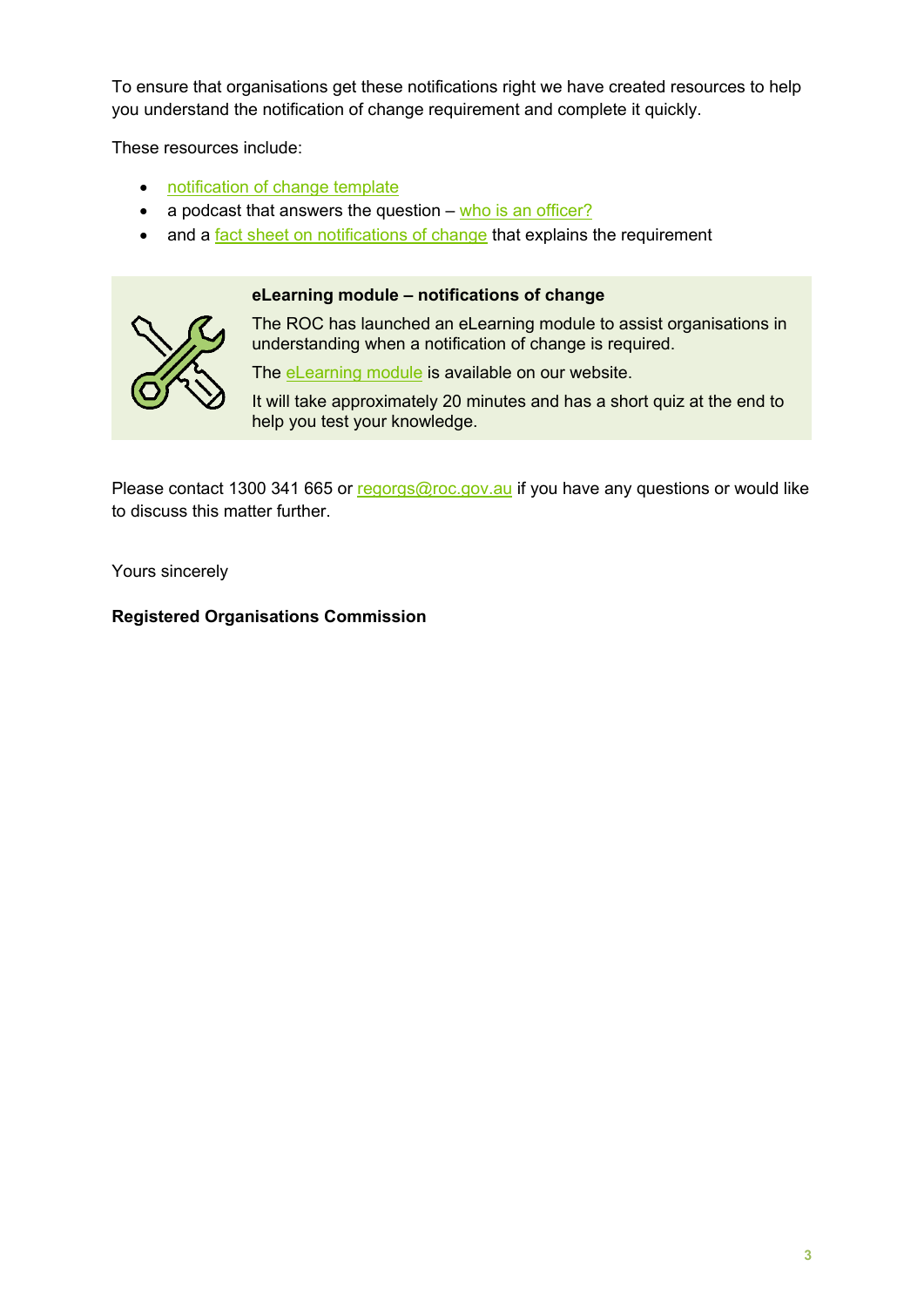# **Appendix A**

The table below outlines the changes notified and when they were lodged.

Our records have been updated.

The notification of change and this filing letter can be viewed on the ROC Website through the <u>list of Registered Organisations</u>.

| Date of<br>lodgement | <b>Branch</b> | Change                | <b>Within</b><br>prescribed<br>period (Yes/No).<br>If No, how many<br>days late |
|----------------------|---------------|-----------------------|---------------------------------------------------------------------------------|
| 28/01/2021           | National      | <b>Vice President</b> | No, 64 Days                                                                     |
|                      |               |                       |                                                                                 |
|                      |               |                       |                                                                                 |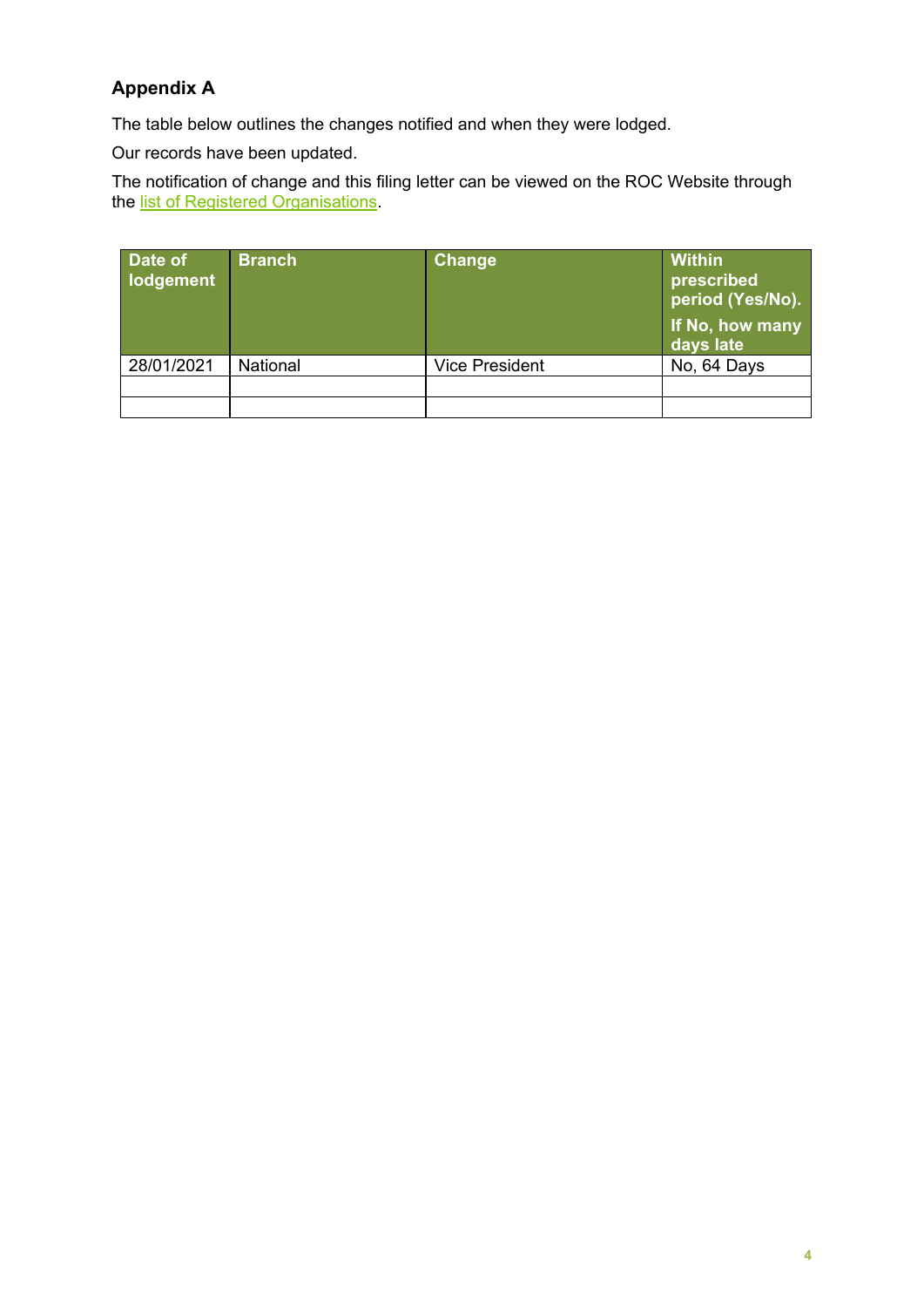

NOTIFICATION OF CHANGES TO RECORDS (Changes to Records in the Annual Return) required to be kept in accordance with section 230 *Fair Work (Registered Organisations) Act 2009* **and regulation 147** *Fair Work (Registered Organisations) Regulations 2009*

I, Camille O'Meara, being the Secretary of the Traffic Management Association of Australia (TMAA) declare the following:

- 1. I am authorised to make this declaration.
- 2. The following is a correct statement of the changes made to the information contained in the records required to be kept by the organisation in accordance with s.230(1)(b), (c), and (d) of the *Fair Work (Registered Organisations) Act 2009*:
	- A list of changes to offices and the names, postal addresses and occupations of persons holding those offices is attached to this declaration at Annexure A and forms part of this declaration.

Signed:

Dated: Thursday 28 January 2021

*[PLEASE NOTE: This declaration must be submitted to the Registered Organisations Commission within 35 days of the change. It can be submitted to [regorgs@roc.gov.au](mailto:regorgs@roc.gov.au).]*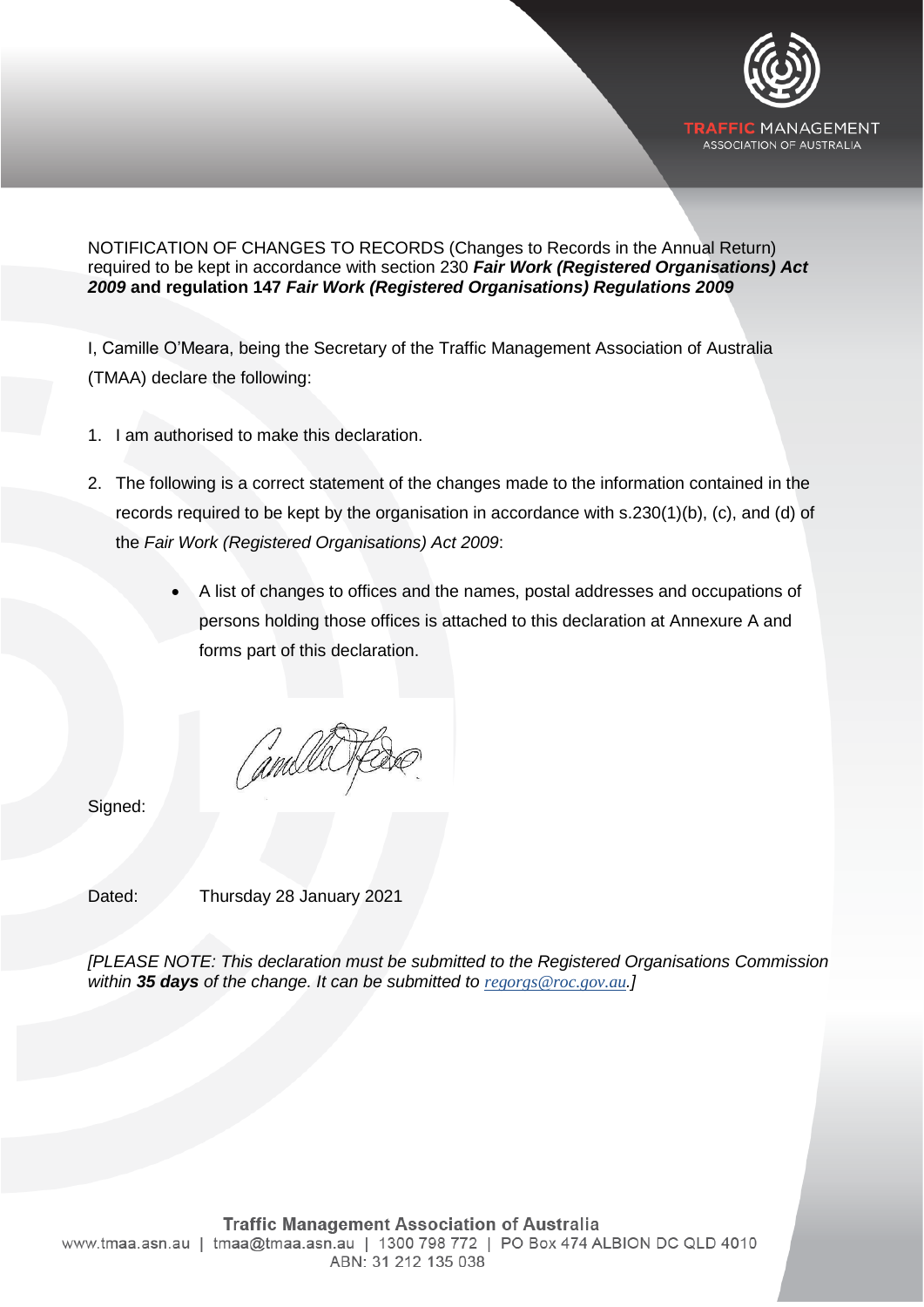## **THIS IS A PUBLIC DOCUMENT THAT WILL BE PUBLISHED ON THE WEBSITE**

Changes to Offices and Office Holders in the Organisation and its Branches [*insert as many pages as required*]:

*[Please note:*

- *delete the italicised information: this is instructional or provided by way of example only*
- *the ROC must be notified within 35 days of the change*
- the 35 days begins at the earliest event (for instance when the officer retires) and **cannot be notified in advance** of the change
- *a notification of a person leaving office and a notification of person filling the vacant office may need to be lodged separately if the appointment or election process takes longer than 35 days.]*

| <b>Branch</b> | Date of Change      | <b>Name of Office</b><br>that has<br>changed | Name of<br><b>Outgoing</b><br><b>Office Holder</b> | Name of New<br><b>Office Holder</b>                                                                                                                                                             | Postal Address of New Office Holder    | <b>Occupation of</b><br><b>New Office</b><br><b>Holder</b> |
|---------------|---------------------|----------------------------------------------|----------------------------------------------------|-------------------------------------------------------------------------------------------------------------------------------------------------------------------------------------------------|----------------------------------------|------------------------------------------------------------|
|               | National 21/10/2020 | <b>TMAA Vice</b><br>President                | Paul Kelly                                         | <b>Ben Marsonet</b><br>(elected 21<br>October 2020)<br>Note: the office<br>bearer election<br>is as yet<br>incomplete with<br>two positions<br>remaining.<br>Refer<br>Declaration and<br>email. | 2 Kilto Crescent, Glendenning NSW 2761 | EGM, Altus<br>Traffic (TMAA<br>Member)                     |
|               |                     |                                              |                                                    |                                                                                                                                                                                                 |                                        |                                                            |
|               |                     |                                              |                                                    |                                                                                                                                                                                                 |                                        |                                                            |
|               |                     |                                              |                                                    |                                                                                                                                                                                                 |                                        |                                                            |
|               |                     |                                              |                                                    |                                                                                                                                                                                                 |                                        |                                                            |



ASSOCIATION OF AUSTRALIA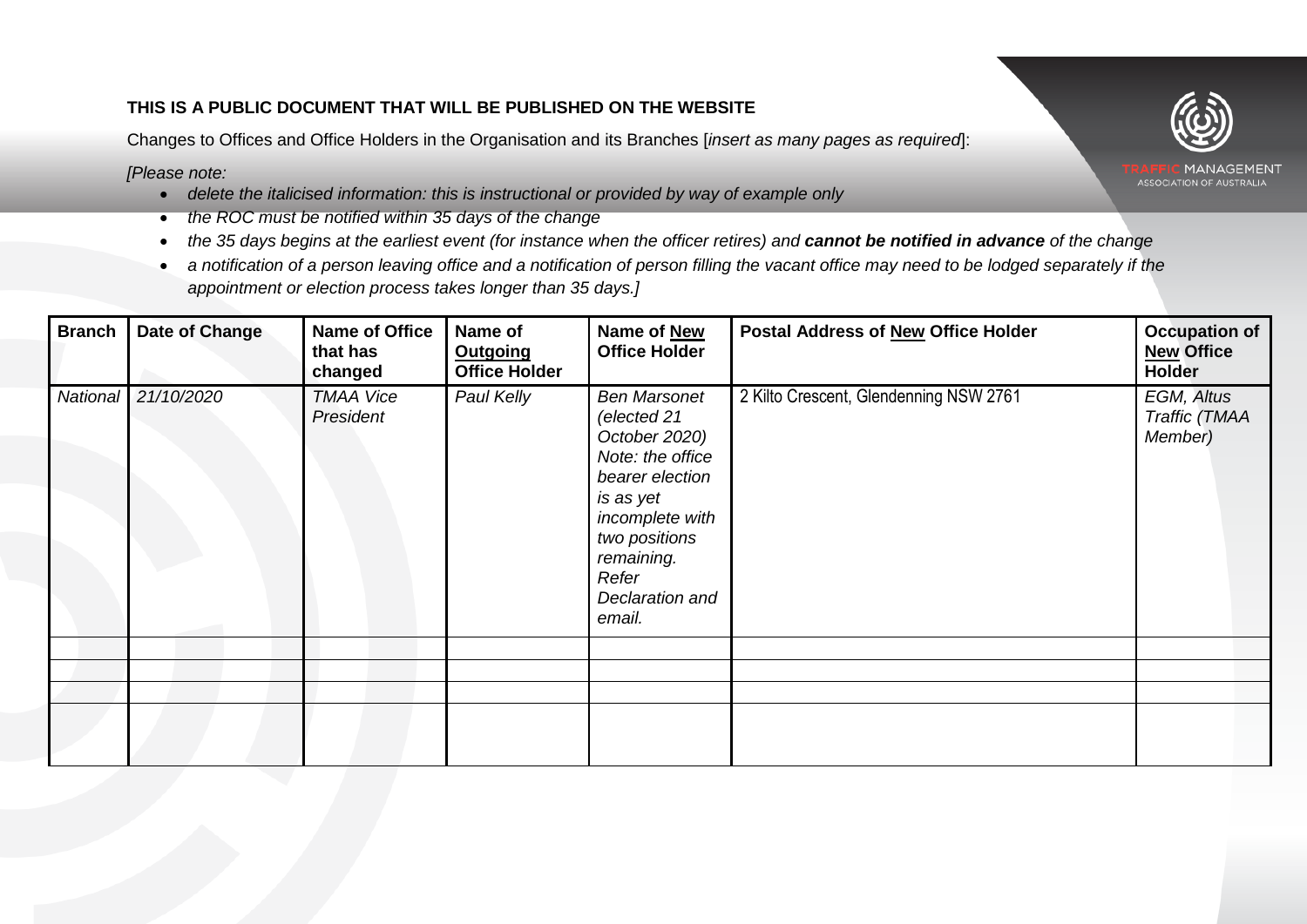

23 March 2020

Camille O'Meara **Secretary** Traffic Management Association of Australia Sent via email: tmaa@tmaa.asn.au

Dear Camille O'Meara

### **The Traffic Management Association of Australia's annual return of information (Annual Return) lodged under subsection 233(1) of the RO Act**

Thank you for providing your declarations and information (Annual Return) lodged under subsection 233(1) of the Fair Work (Registered Organisations) Act 2009 (the RO Act).

### **Summary of your Annual Return and Review Outcome**

Year 2020 Matter number AR2020/91 Lodgement date 21 February 2020 Review Primary Review Result FILED

### **Your primary review**

Your Annual Return had a **primary review** which checked whether it was signed by an officer, lodged on time, the required declarations were made, included the list of offices and office holders and whether you met the requirements that the ROC raised with you last year. A primary review does not examine all the requirements of subsection 233(1).



**Your Annual Return satisfied the requirements of the primary review and has been uploaded to the ROC website.**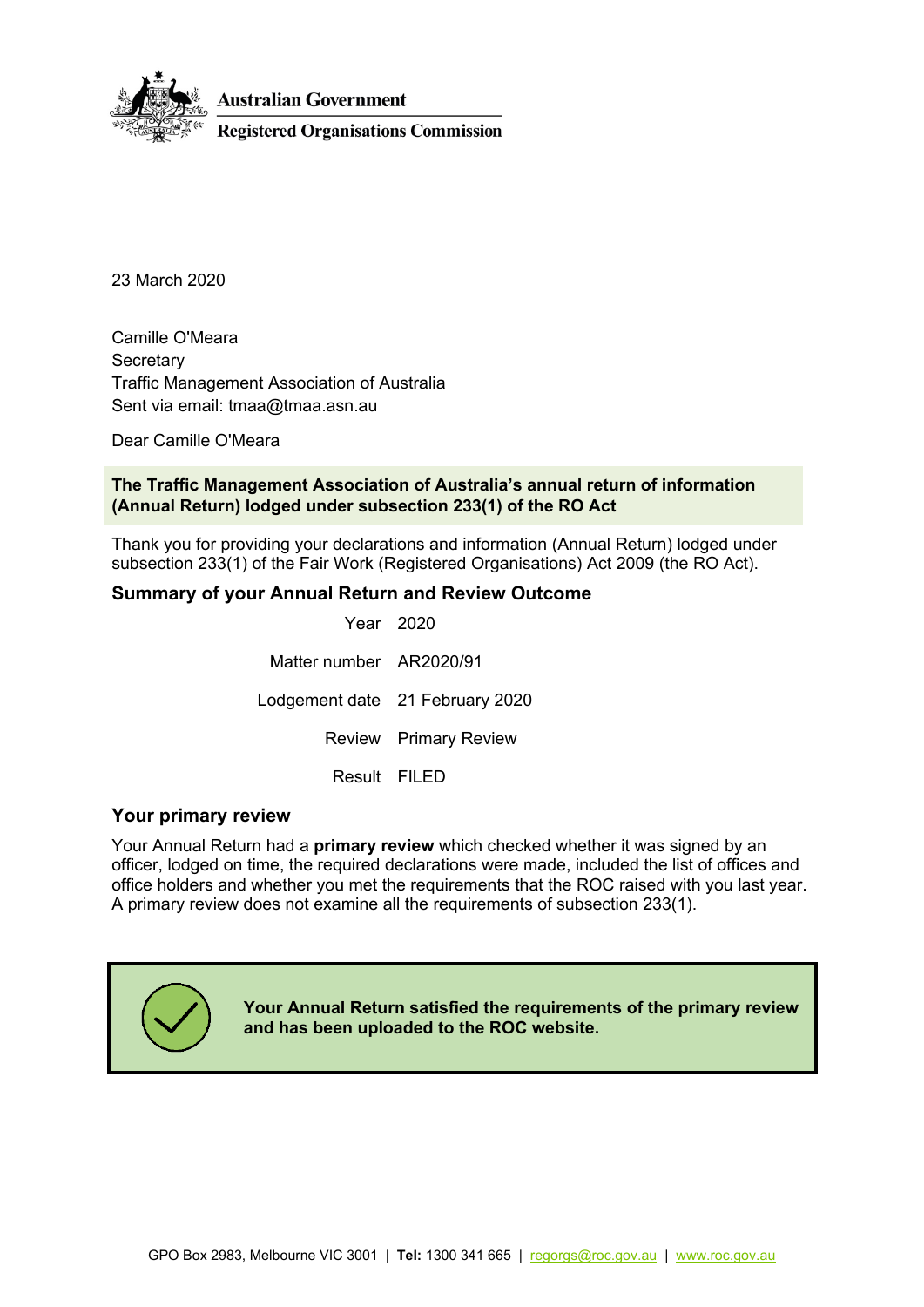## **The ROC's risk-based approach**

Over a five year period the Annual Return statement of every organisation will be subject to at least one advanced review. An advanced review is a more comprehensive review.

The ROC's [advanced](https://www.roc.gov.au/tools-and-resources/annual-return-and-notification-of-changes#annualreturn) review checklists are published on our website.

This year your Annual Return was assessed against a primary review. A primary review does NOT check all legislative requirements.



It is not possible for the ROC to check the accuracy of the information in the return.

Non-compliance (whether checked in this primary review or not) may result in a penalty.

## **If the information in your Annual Return changes**

You must notify the ROC within 35 days of the change

## **Do you have questions?**

Information and education materials are available on our [website.](https://www.roc.gov.au/) These materials are regularly updated. We recommend you subscribe to the ROC's [subscription](https://www.roc.gov.au/global/featured-content/website-information/email-updates) service.

If you have any queries we can be contacted on 1300 341 665 or by email at [regorgs@roc.gov.au.](mailto:regorgs@roc.gov.au)

Yours sincerely

**Registered Organisations Commission**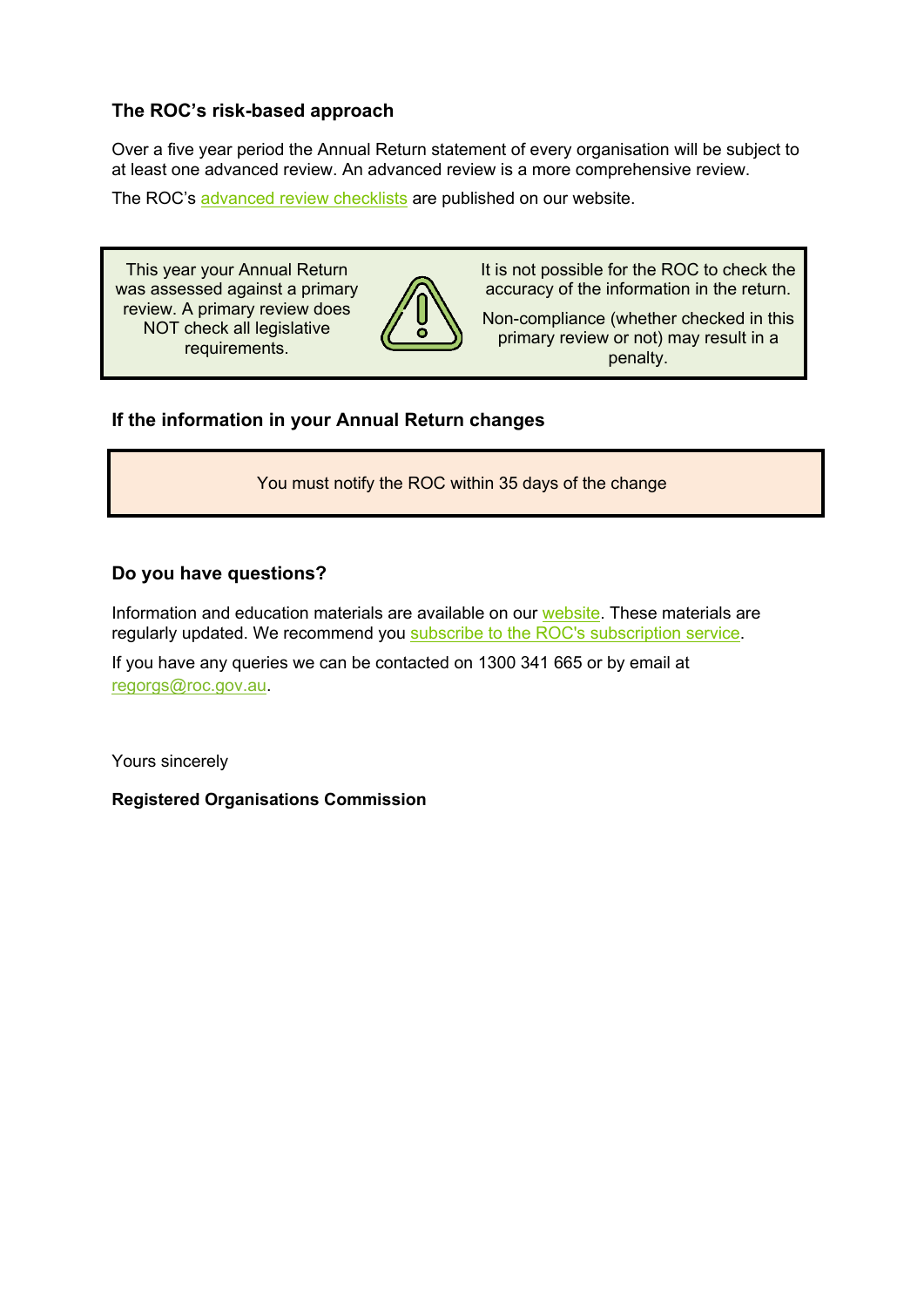

## **ANNUAL RETURN OF INFORMATION (organisation with no branches) in accordance with ANAGEMENT** Regulation 147 Fair Work (Registered Organisations) Regulations 2009 and Sections 230 and AUSTRALIA **233 Fair Work (Registered Organisations) Act 2009**

I, Camille O'Meara, being the Secretary of the Traffic Management Association of Australia (TMAA) declare the following:

- 1. I am authorised to make this declaration.
- 2. The register of members has, during the immediately preceding calendar year, been kept and maintained as required by s.230(1)(a) and s.230(2) of the Fair Work (Registered Organisations) Act 2009 (the Act).
- 3. The following is a correct statement of the information contained in the records required to be kept by the organisation in accordance with s.230(1)(b), (c), and (d) of the Act:
	- The address of the organisation is 72 Adelaide Street, Clayfield, Q, 4011.
	- The organisation has no branches and no branches have ceased or commenced in the previous 12 months.<sup>1</sup>
	- On 31 December in the previous year the number of members was 84.<sup>2</sup>
	- A list of offices and the names, postal addresses and occupations of persons holding those offices as at the date of this declaration is attached at Annexure A and forms part of this declaration.
	- Under the rules of the organisation, the following elections must be held between 1 January and 31 December of 2020:<sup>3</sup>

*Committee of Management Members (7) including President, Vice President, Treasurer and Secretary.*

Signed: [SECRETARY]

Dated: 25 February 2020

*[PLEASE NOTE: This declaration must be lodged with the Registered Organisations Commission by 31 March. It can be submitted to [regorgs@roc.gov.au.](mailto:regorgs@roc.gov.au) If at any time in the year this information changes a Notification of Changes must be lodged with the ROC within 35 days of the change<sup>4</sup> .]*

 $\overline{\phantom{a}}$ 

TF 005 Annual Return of Information (NO branches) Template Form Updated 10 December 2019 | **1**

**Traffic Management Association of Australia** www.tmaa.asn.au | tmaa@tmaa.asn.au | 1300 798 772 | PO Box 474 ALBION DC QLD 4010 ABN: 31 212 135 038

 $1$  s.230(1)(d); reg.147(a), (b), (c) & (d)

 $2$  s.230(1)(d); reg.147(f)

 $3$  s.230(1)(d); reg.147(e)

 $4$  s.233(2); reg. 151